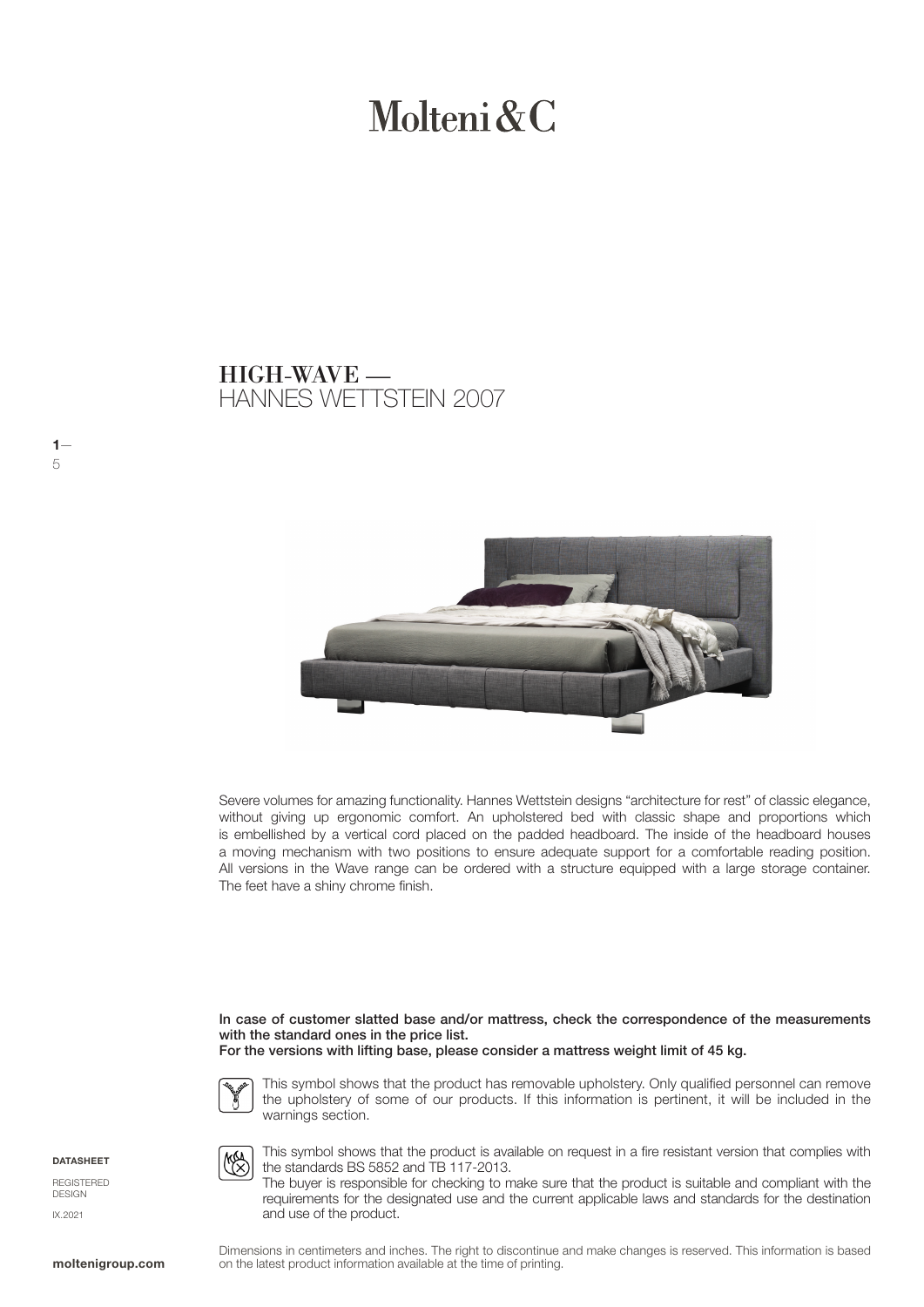### FINISHES

FEET FINISH shiny chrome

### TECHNICAL INFORMATION

STRUCTURE Made of solid wood and multi-layered wooden panels upholstered with shaped polyurethane and cover in double-layer velveteen.

### Molteni&C

 $2-$ 

5

HEAD REST Metallic framework with elastic straps upholstered with polyurethane covered in cold moulded foam. Cover in double-layer velveteen.

BASES (FOR BED-BASE STORAGE CONTAINER) Melamine finished chipboard panelling with nylon positioning handles.

### HIGH FEET

Steel structure covered with polished and varnished plastic material. Supports in antiskid plastic.

LOW FEET Chrome-plated steel with supports in anti-skid plastic. INTERNAL CROSSPIECES

Varnished metal.

MATTRESS-BASE SPACER Plastic.

EXTERNAL REMOVABLE SLIPCOVERS (See enclosed label, referring to the specific slipcover).







**DATASHEET** 

REGISTERED DESIGN IX.2021

### Dimensions in centimeters and inches. The right to discontinue and make changes is reserved. This information is based **moltenigroup.com** on the latest product information available at the time of printing.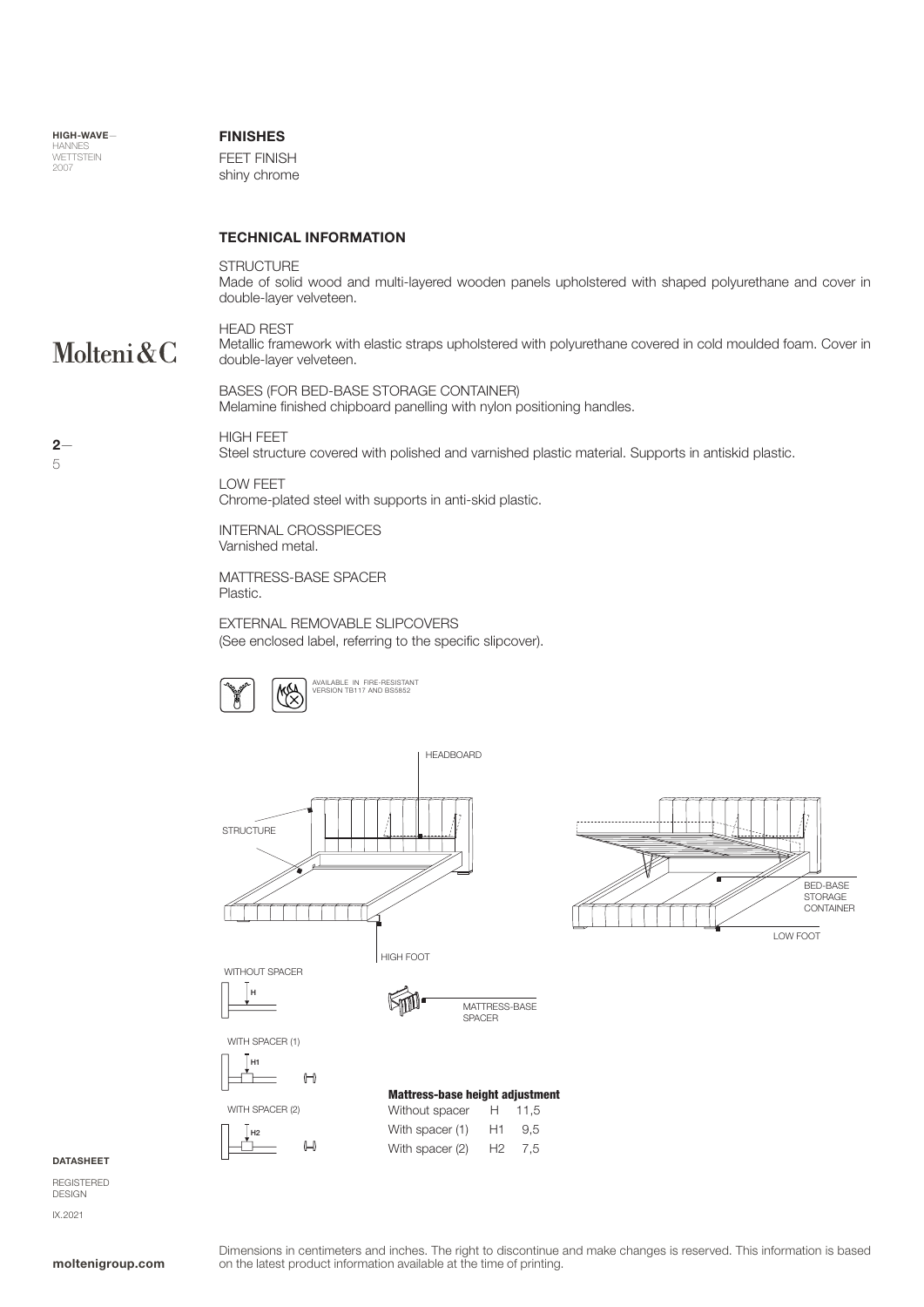### HIGH-WAVE— HANNES<br>WETTSTEIN<br>2007

### DIMENSIONS

#### **Notes**

▶ Depth of 210 cm (82 3/4") (inner measurement) is also available on HW16 - HW17 - HW18.

**D D1**

- ▶ Depth 210 cm (inner measurement) is not available for beds with container under the slatted base.
- In the versions with container under the slatted base it is not possible to use slatted bases with electric movement.



## Molteni&C

3—

5

|                           | <b>INNER DIMENSIONS</b> |                                                        | <b>OUTER DIMENSIONS</b> |                |                                   |                                               |
|---------------------------|-------------------------|--------------------------------------------------------|-------------------------|----------------|-----------------------------------|-----------------------------------------------|
|                           | L1                      | P2                                                     |                         |                | P                                 | D/D1                                          |
|                           | Width                   | Length                                                 | Bed<br>base             | Total<br>width | Length                            | Space for<br>insertion of the<br>slatted base |
| HW16-16C/HWF16-16C        | 160 63"                 | 200 78 3/4" standard                                   | 180 70 7/8"             | 200 78 3/4"    | 220 86 5/8" standard              | 7,5/23,5                                      |
| <b>HW17-17C/HWF17-17C</b> | 170 66 7/8"             | 200 78 3/4" standard                                   | 190 74 3/4"             | 210 82 3/4"    | 220 86 5/8" standard<br>model $*$ | 3" / 91/4"<br>9,5/21,5<br>33/4" / 81/2"       |
| HW18-18C/HWF18-18C        | 180 70 7/8"             | <b>200</b> 78 $3/4$ <sup>"</sup> standard<br>$model *$ | 200 78 3/4"             | 220 86 5/8"    | 220 86 5/8" standard<br>model $*$ |                                               |
| <b>HWKS/HWFKS</b>         | 195 76 3/4"             | 205 80 3/4"                                            | 215 845/8"              | 235 921/2"     | 225 88 5/8"                       | 11,5/19,5<br>4 1/2" / 7 5/8"                  |
|                           |                         | $*$ 210 on request<br>82 3/4"                          |                         |                | $\star$ 230 on request<br>90 1/2" |                                               |
|                           |                         | beds with container<br>excluded                        |                         |                | beds with container<br>excluded   |                                               |

### Beds with mechanism

bed taking a single slatted base or 2 individual slatted bases



#### DATASHEET

REGISTERED DESIGN IX.2021

Dimensions in centimeters and inches. The right to discontinue and make changes is reserved. This information is based **moltenigroup.com** on the latest product information available at the time of printing.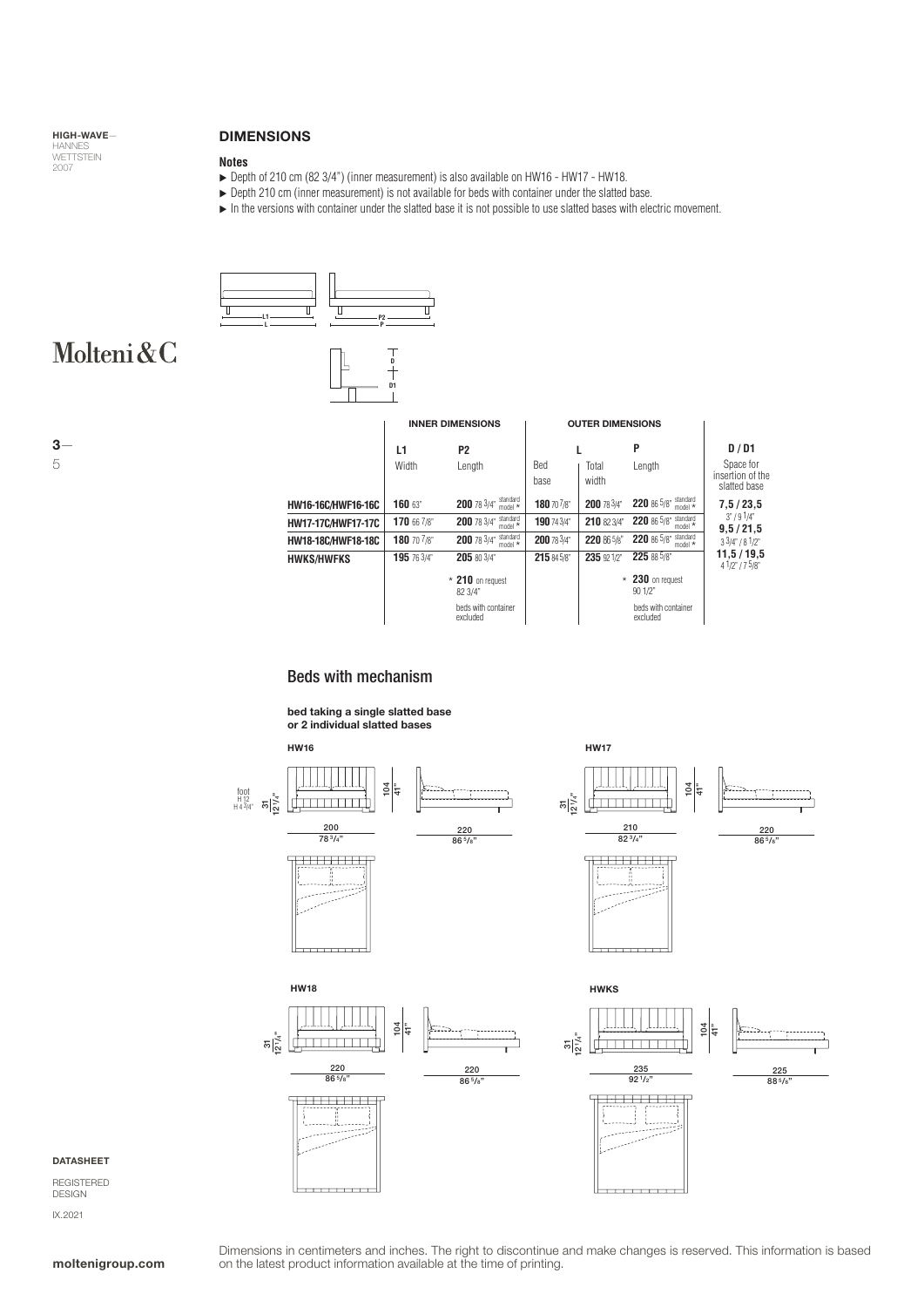### DIMENSIONS

### Beds with mechanism

double bed with tilting slatted base and container under the slatted base



bed taking a single slatted base or 2 individual slatted bases



 $4-$ 

Molteni&C

5

HIGH-WAVE— HANNES<br>WETTSTEIN<br>2007

DATASHEET

REGISTERED DESIGN IX.2021

Dimensions in centimeters and inches. The right to discontinue and make changes is reserved. This information is based<br>
on the latest product information available at the time of printing.